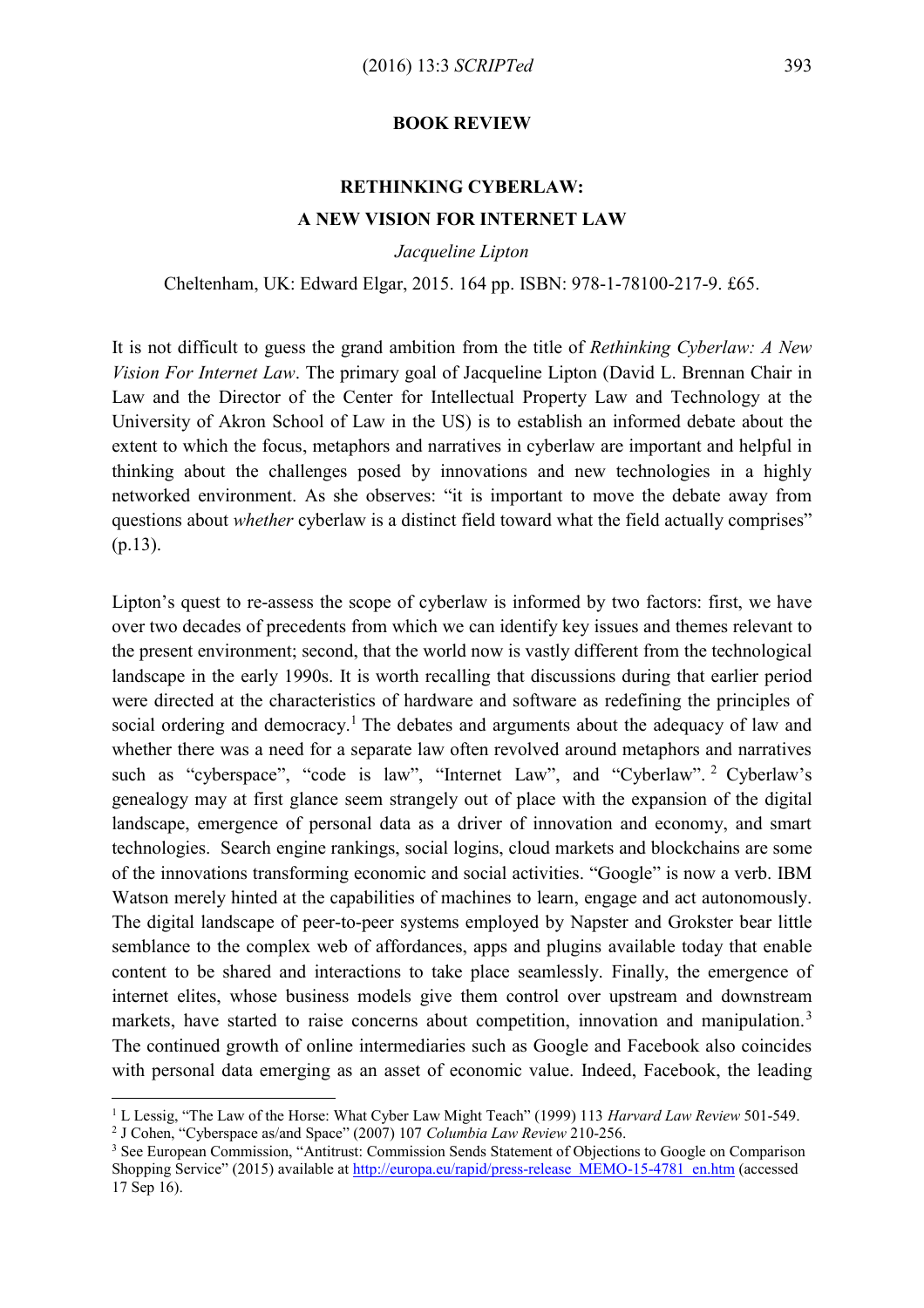social networking site, had profits in the first quarter of 2016 that exceeded \$2 billion.<sup>4</sup> Is there a role for cyberlaw when policymakers are trying to prepare society and their economies for the Fourth Industrial revolution?

*Rethinking Cyberlaw* answers this question in the affirmative. The book is particularly engaging in respect of the argument that topics and issues that are peripheral to the study of cyberlaw should either be excluded or given less focus (pp. 3-8). According to Lipton, early cyberlaw scholarship was understandably keen to avoid the strictures of legal essentialism and formalism and instead projected law inter-temporally, or as she puts it  $-$  "in terms of how the internet might impact human behaviour and how courts and legislatures might respond to online problems…") (p. 2). Lipton concludes that with the benefit of hindsight, we can draw on the extensive legal resources during the past two decades and "reframe cyberlaw in light of the realities of modern regulation" (p. 3) and use two key concepts – information and intermediaries – "toward developing a cyberlaw that contributes something more useful to the future evolution of legal principles as they apply to online conduct" (p. 3).

The introductory chapter in *Rethinking Cyberlaw* merits careful reading and reflection since much of the discussion in later chapters pursues the ideas in a nuanced manner. The chapter begins by providing a context and an overview of why cyberlaw curricula as currently constituted, and cyberlaw scholarship, continue to overemphasise all aspects of "cyber". Lipton feels that the sheer range of issues and topics covered in cyberlaw contributes to the subject lacking intellectual coherence and thereby creates problems of manageability.<sup>5</sup> Lipton questions whether there is really a need for cyberlaw courses to continue giving prominence to issues relating to extraterritorial reach of laws, legislative competence and regulation of network infrastructure.

The next four chapters aim to vindicate Lipton's vision with a discussion of topics "that have caused the most media attention and that have come to the fore in cyberlaw casebooks and syllabi" (p. 158): (i) copyright; (ii) trademarks; (iii) defamation; and (iv) privacy and online victimisation. Lipton's primary goal in these chapters is directed towards emphasising two essential characteristics that she argues should now be the focal point of cyberlaw curricula: information flows and online intermediaries. When considering both concepts, Lipton stresses that the interplay between the modalities of regulation and law should also figure more prominently, particularly in strengthening areas where social norms are being outpaced by technological innovations. Given the emergence of information and online intermediaries as drivers of mobile interactions, innovation and the economy, Lipton suggests that a "reconceptualised cyberlaw field could serve to organize the judicial and legislative developments from disparate areas of law that relate to intermediaries into a more cohesive framework" (p. 12).

<sup>4</sup> D Seetharaman, "Facebook Posts Strong Profit and Revenue Growth" (2016) available at <http://www.wsj.com/articles/facebook-posts-strong-profit-and-revenue-growth-1469650289> (accessed 17 Sep 16).

<sup>5</sup> See also E Goldman, "Teaching Cyberlaw" (2008) 52 *St. Louis University Law Journal* 749-764.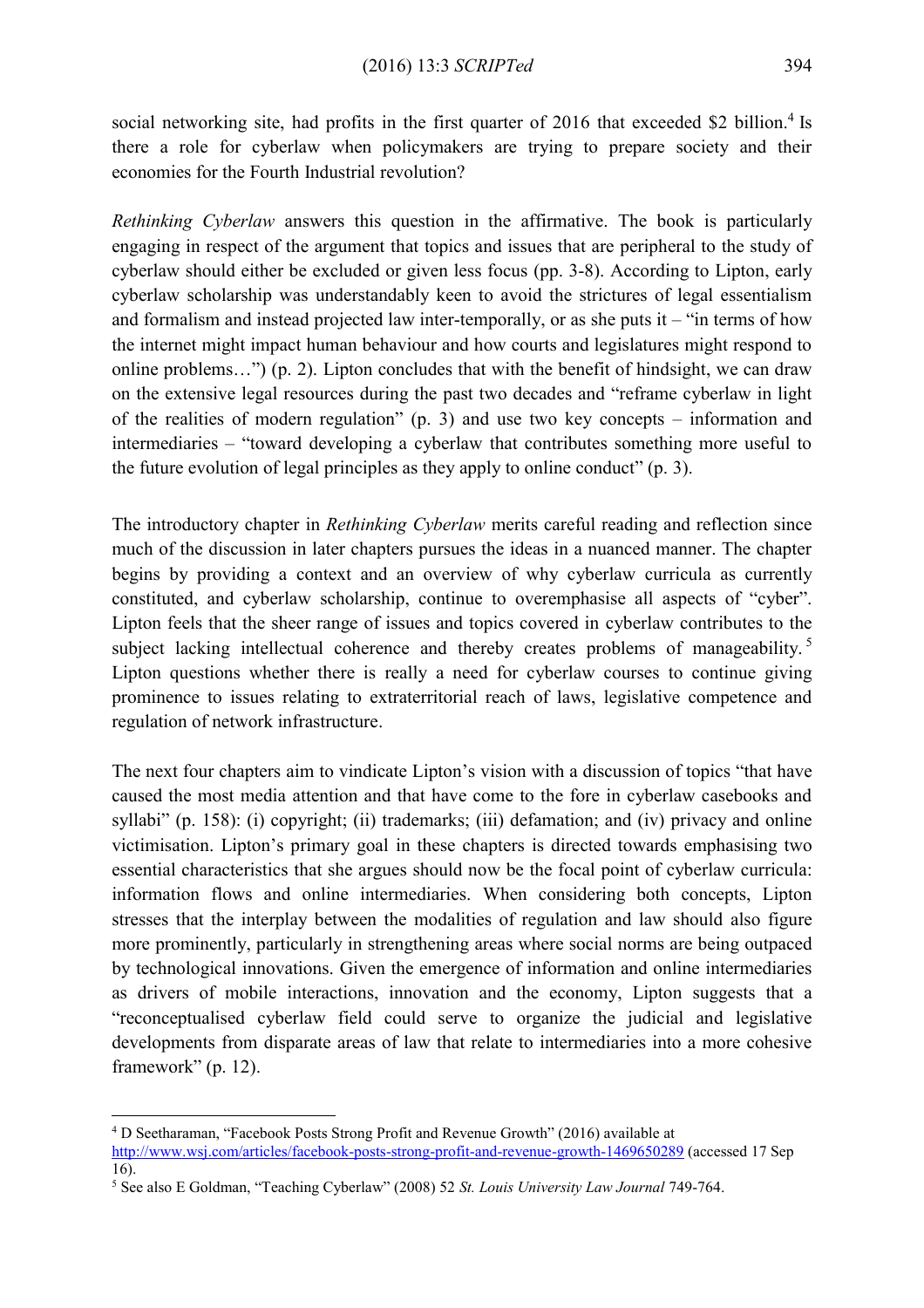Each chapter follows a standard narrative – a quick summary of legal concepts is followed by a commentary on key cases and arguments and concludes with suggestions on how cyberlaw scholarship should now be reconfigured. As an example, the chapter "Digital Copyright Law" takes the reader through conceptual, technological and policy issues in considerable detail. Lipton uses cases to highlight the critical tensions raised when proprietary rules for the protection of intellectual property works become situated in an infrastructure where free flow of information is the default engineering construct. While accepting that an understanding of legal and regulatory responses to the application of established copyright rules and norms is needed, Lipton suggests that the implications of law for online intermediaries, the adverse impact on start-ups, and creation of innovative business models and services and reduction of consumer choice merit equal attention and discussion. (pp. 68-71).

Chapter 3, which is devoted to trademark law, is compact and full of recommendations. The discussion leaves readers with a series of questions where there are no easy answers: why is secondary rather than primary liability given very little space (p. 87); is there scope for expanding fair use for online intermediaries; what are the unintended consequences of overprotecting interests of intellectual property rights holders; can a more coherent framework be created for EU and US approach to trade mark liability; and does the Uniform Domain Name Dispute Resolution Policy offer lessons for cyberlaw? Some readers may find the questions and coverage engaging. Equally, readers may wish to consider whether these are failings endemic in cyberlaw scholarship, or whether cases such as *Google France v*  Louis Vuitton<sup>6</sup> are just another illustration of proprietary entitlements trumping innovation opportunities (pp. 93-94). In sum, Chapters 2 and 3 (as well as the following Chapter 4) reinforce the question whether judicial responses tend to preserve the status quo of protecting intellectual property rights rather than give serious weight and consideration to the financial resources available to promoting innovative services (pp. 82-83).

Chapters 4 ("Online Defamation and other Harmful Speech") and 5 ("Digital Privacy and Cyber-Victimization") provide two further opportunities for Lipton's to illustrate her claims regarding the continued salience of cyberlaw and the need for much greater engagement with the role of online intermediaries in a global context. Newcomers to cyberlaw scholarship will find Chapter 4 informative – staple US judicial and legislative interventions are recounted in sufficient detail and highly accessible. Non-US readers may wonder why policy and judicial developments elsewhere are not given more coverage. The OECD, for example, published in 2011 an important document, *The Role of Internet Intermediaries in Advancing Public Policy Objectives*, which addresses some of the tenets of Lipton's broad thesis – business models, trust, balancing economic, cultural and innovation challenges, multi-stakeholder engagement and responsive models of governance.<sup>7</sup> US readers may also benefit from integrating some

<sup>6</sup> *Google France SARL and Google Inc. v Louis Vuitton Malletier SA*, [2010] EUECJ C-237/08, C-237/08 (ECJ).

<sup>7</sup> OECD, *The Role of Internet Intermediaries in Advancing Public Policy Objectives* (2011) available [http://www.keepeek.com/Digital-Asset-Management/oecd/science-and-technology/the-role-of-internet](http://www.keepeek.com/Digital-Asset-Management/oecd/science-and-technology/the-role-of-internet-intermediaries-in-advancing-public-policy-objectives_9789264115644-en#.V9q7brU-Y00)[intermediaries-in-advancing-public-policy-objectives\\_9789264115644-en#.V9q7brU-Y00](http://www.keepeek.com/Digital-Asset-Management/oecd/science-and-technology/the-role-of-internet-intermediaries-in-advancing-public-policy-objectives_9789264115644-en#.V9q7brU-Y00) (accessed 17 Sep 16).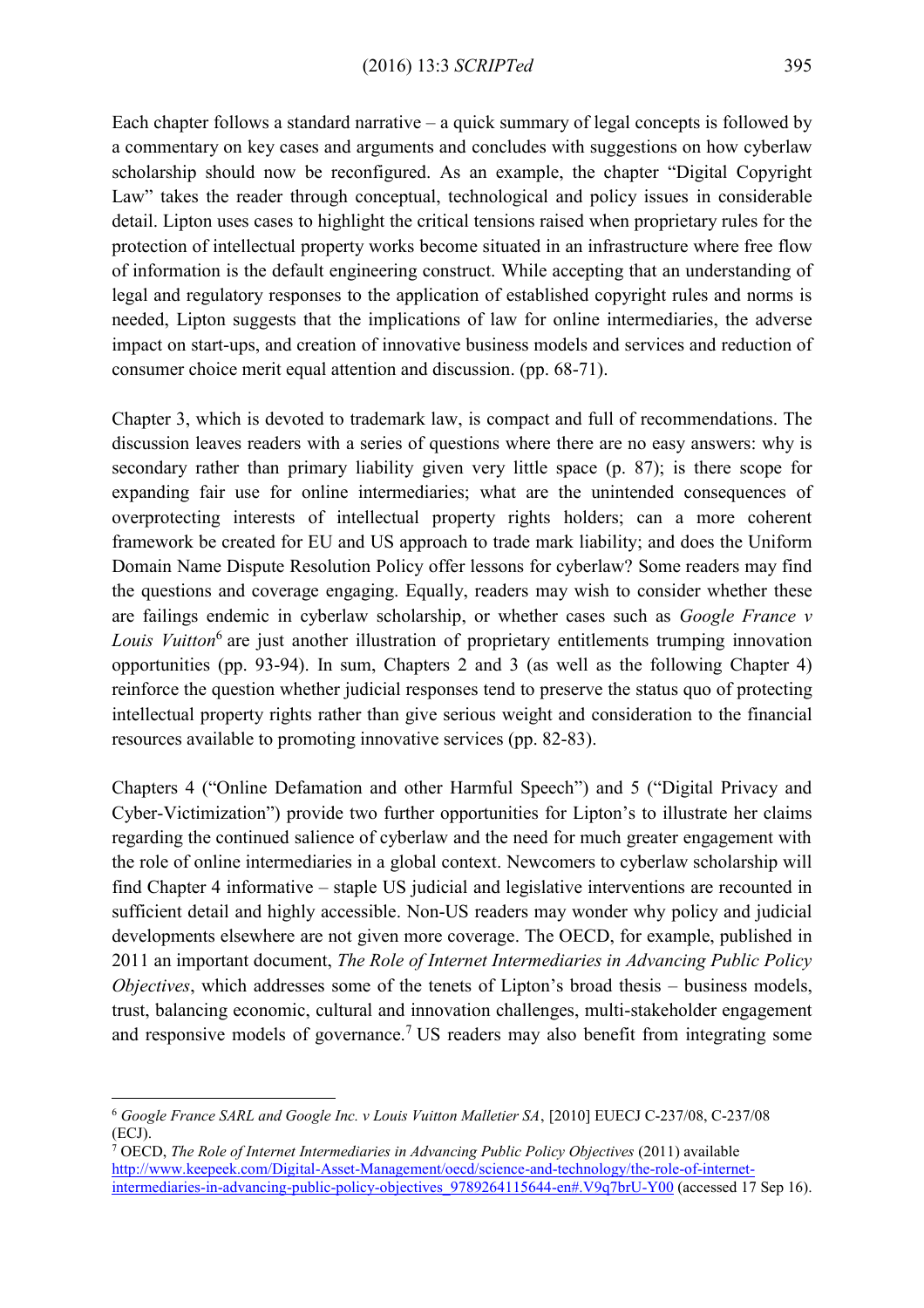recent jurisprudence from the European Court on Human Rights in Strasbourg.<sup>8</sup> Finally, the conclusion in both Chapters 4 and 5 could be updated to take into account of developments in the EU. As is well-known, the EU continues to pursue an activist role in pursuing its single market agenda. More specifically, as part of the Digital Single Market Strategy initiative, the European Commission launched a "Public consultation on the regulatory environment for platforms, online intermediaries, data and cloud computing and the collaborative economy."<sup>9</sup> Some of the responses, which have now been made publicly available, would complement the conclusions reached in Chapter 4.

Chapter 5 is devoted to the ability of individuals to manage their privacy and misuse/abuse of information. The complex issues of privacy, victimisation and control over personal data are condensed into 13 pages. It is true that online intermediaries have a role to play. There is, however, a wider dimension which scholars such as Sherry Turkle, Helen Nissenbaum and Jack Balkin have pointed out. Affordances and new technologies, when embedded in social relations, may lead to good as well as bad outcomes – revenge porn, peer victimisation, harassment and trolling come to mind. The law is sometimes the least efficient mechanism for shaping social norms that have been outpaced by new technologies. Cyberlaw in its reconceptualised form may make an important contribution in helping change social attitudes, which undermine trust and respect for human dignity. The final chapter (Chapter 6) reinforces the goals and aims outlined in the introductory chapter.

Lipton's book is not intended to provide a capacious resource for lawyers and law students. Readers may probably agree with Lipton's vision for a reconceptualised cyberlaw. I do not interpret *Rethinking Cyberlaw* as implying that cyberlaw as originally conceptualised has no place in law schools or scholarship. Where I probably depart from endorsing Lipton's vision enthusiastically is in relation to the importance she attaches to the core concepts as providing an intellectual and policymaking compass for cyberlaw. The reason for this is simple. It is difficult to think of many concepts that have emerged as a prism for understanding the evolving role of law. A recurring cyberlaw theme, for example, in discussions about sovereignty, intellectual property, free speech and privacy was the evolution of social norms and economic relationships in an environment mediated by technology and their disruptive consequences for established legal, economic and social ordering. Cyberlaw is sufficiently well-developed as a discipline and a metaphor to help us better reflect on cultural, institutional and political engagement with affordances and innovations that make up the Internet of Things. <sup>10</sup> *Rethinking Cyberlaw* is a bold attempt to explore what it is we do when we study and research cyberlaw. There is space for both visions.

<sup>8</sup> See e.g. *MTE v Hungary* [2016] ECHR 135; *Delfi v Estonia* [2015] ECHR 586.

<sup>9</sup> European Commission, "Public Consultation on the Regulatory Environment for Platforms, Online Intermediaries, Data and Cloud Computing and the Collaborative Economy" (2015) available at [https://ec.europa.eu/digital-single-market/en/news/public-consultation-regulatory-environment-platforms](https://ec.europa.eu/digital-single-market/en/news/public-consultation-regulatory-environment-platforms-online-intermediaries-data-and-cloud)[online-intermediaries-data-and-cloud](https://ec.europa.eu/digital-single-market/en/news/public-consultation-regulatory-environment-platforms-online-intermediaries-data-and-cloud) (accessed 16 Sep 16).

<sup>&</sup>lt;sup>10</sup> R Calo, "Robotics and the Lessons of Cyberlaw" (2015) 103 *California Law Review* 513-564.